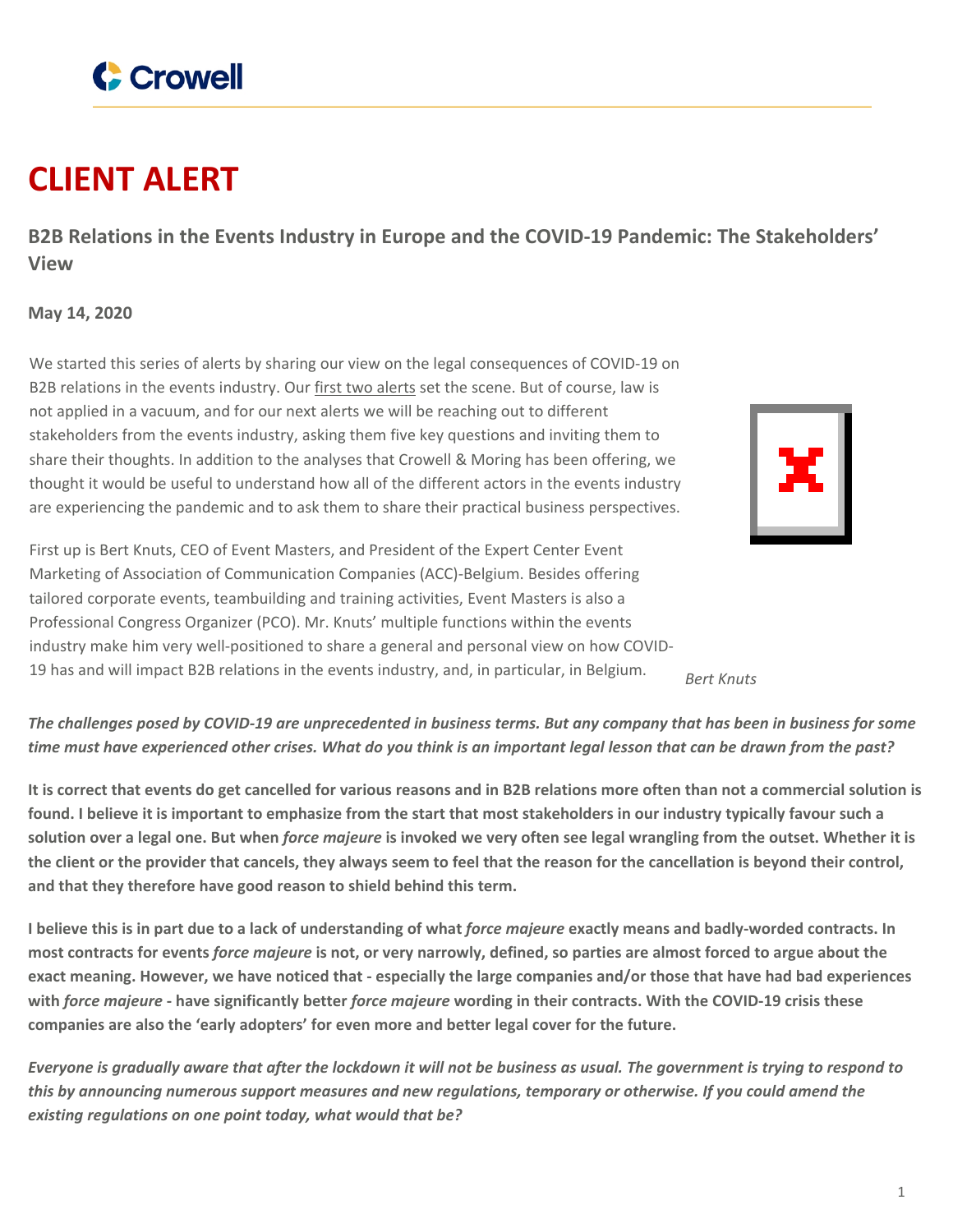

I believe the dozens of measures you are referring to apply more at the level of each individual company rather than at industry level. I cannot speak for these individual companies and what their legal wish list might look like. What I do know is that since the beginning of this crisis the Belgian events industry as a whole has been in close contact with all the competent policy makers, precisely to ensure that the law and policymakers understand where and how their help is needed the most. To prevent too many political conversations being held in parallel, the ACC and other industry organisations created the Alliance Belgian Event Federations. This 'umbrella' trade alliance is quite unique and in my opinion the best way forward to **make a relaunch of our sector possible.**

If you do ask me to use my one wish, then I would instore a whole range of tax incentives. And I am not just talking about incentives for the events companies, but also for investors in events, in particular those of a cultural or sportive nature. I don't see much difference between a movie production, a musical production or a music festival, for instance. They all are equally important aspects of our culture. So why not open up tax shelter and other incentives to all these events?

What do you expect from your commercial and legal partners in anticipation of a normalization of the market in the short or *medium term?*

That is a very simple question to ask and a difficult one to answer. Confidence and reasonableness are the first things that **come to my mind.**

I will not beat around the bush. These are very challenging times for our industry and a lot of stakeholders are having trouble staying afloat. On the other hand, companies will always have to communicate and will need help from the event marketing sector to create suitable platforms to spread their internal or external message. Therefore, even in times of crisis it remains **key to communicate, albeit maybe differently than before.**

Such communication should also continue to take place in B2B relations and should be reasonable. COVID-19 is not an excuse card that can be used at will, but the same goes for a contract clause. What good is enforcing a contract if it only results in digging a deeper hole than the one your contract 'partner' already finds himself in? I truly believe collective reasonableness is key here. And I expect lawyers to help their clients see this and to translate such reason into legally sound and solid solutions, **whether those be an addendum to a contract, a settlement or payment terms.**

When talking about risk management, a first reflex is often: insurance. It may be assumed that it will not be easy to get COVID-19 related risks insured. How do you nonetheless try to limit COVID-19 related risks as much as possible?

Well before COVID-19 we already made risk analyses of all our events rather than just relying on insurance. In that context, Events Masters had even developed its own in-house Safety App, which our employees were and are obliged to use for every **event.**

COVID-19 functioned as a catalyst for our efforts. I believe that already today we can demonstrate that we go beyond what is reasonably required. We are working on a general risk analysis for all types of events in the future, in which hygiene and prevention will also play a major role. To this end, we are also in consultation with scientists and virologists. We are absolutely convinced that events will come back, but when they do we cannot ignore the lessons we learnt from this crisis. It is our responsibility as organisers to not only make people feel safe, but also to have them attend events in the safest **possible way.**